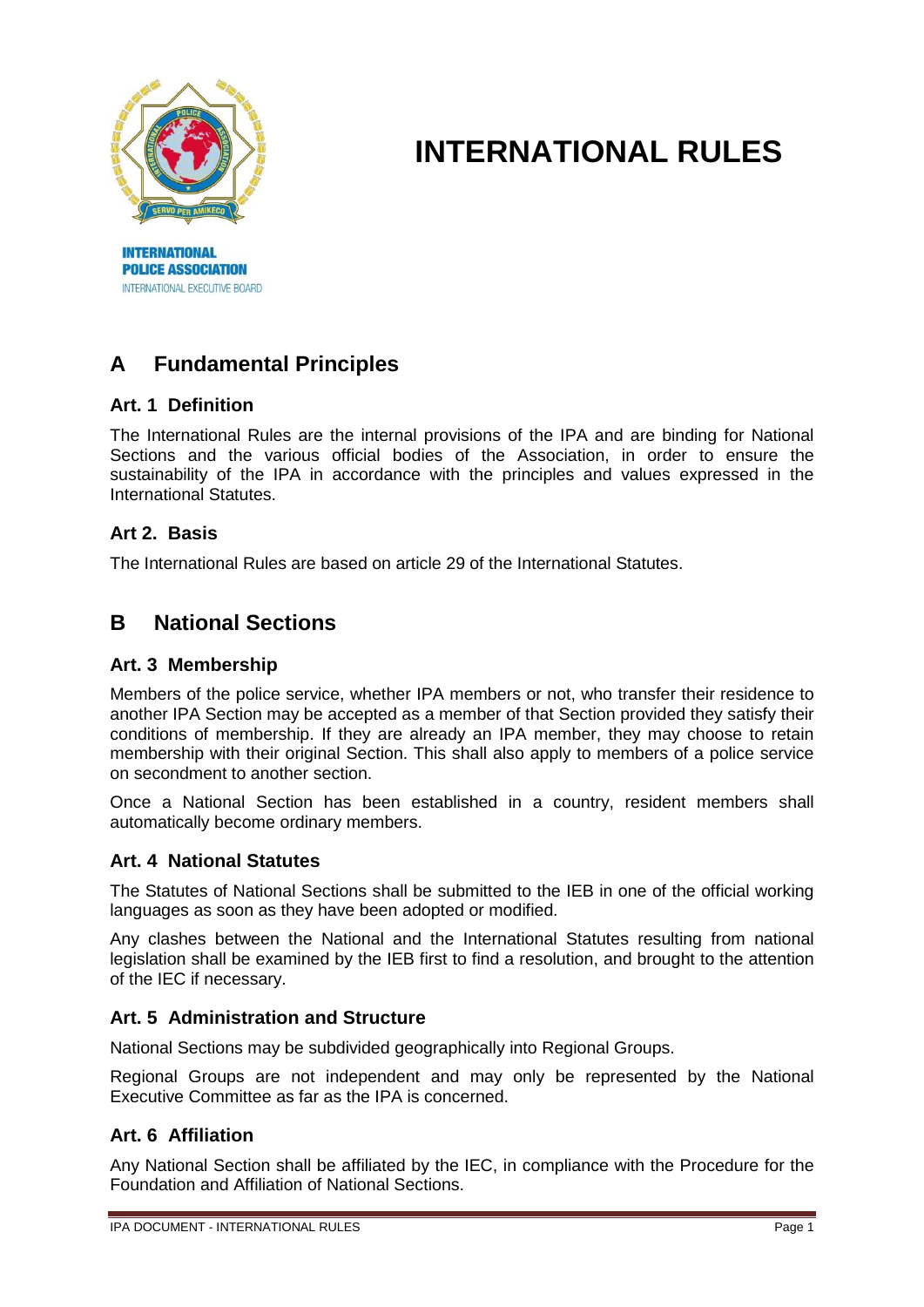# **Art. 7 Suspension**

The suspension of a National Section is a decision taken in the overall interest of the IPA. It equals a warning to the section which, in the hope of seeing it fully reintegrate into the Association, deprives the Section of certain rights, without expelling either the Section or its members.

### **Conditions**

A National Section may be suspended:

- for a breach of the International Statutes, Rules or Procedures,
- when external circumstances prevent a National Section from carrying out its statutory activities in the foreseeable future, in particular when national legislation stands in the way of the implementation of the fundamental principles set out in the International Statutes,
- when the National Section has not paid its international levy for a period of 2 years and does not meet its financial obligations after having been formally reminded to do so by the IEB,
- when the National Section fails to supply any Progress Reports or other information required by the IEB for a period of 2 years,
- when the membership of a National Section falls below the minimum as required by the Procedure for the Foundation and Affiliation of National Sections,
- when the National Section so requests.

# **Authority**

The IEC has the authority to suspend a National Section at an IPA World Congress, following a motion submitted by the IEB.

In exceptional circumstances, a provisional suspension can be imposed by the IEB, if it considers that there has been a serious breach of the IPA documents. This provisional suspension shall be confirmed or lifted by the IEC at the next IPA World Congress.

### **Outcome**

Once a National Section is suspended, voting rights shall be lost; only observers may attend the IPA World Congress, and expenses shall not be reimbursed.

Upon the recommendation of the IEB, the IEC shall appoint another National Section to represent the interests of a National Section which has been suspended - but without the right to vote on its behalf - and to seek the lifting of the suspension.

Members of a suspended National Section shall continue to be recognised as IPA members, and positions on the IEB, the International Commissions or as Internal Auditors shall not be affected. Their membership card remains provisionally valid, provided their NEC is still operational and able to deliver it to the members.

### **Duration**

A suspension decision is valid until the following IPA World Congress, where it shall be reevaluated.

The maximum duration for any suspension is limited to two years, by which time the suspension shall either be lifted, or the section shall be expelled.

The National Section appointed to represent the interests of the suspended National Section shall present a report to the IEB in due time for the IEB to draft a motion before the IPA World Congress.

Based on the findings of the report, the IEB shall submit a motion to the IEC, proposing either to: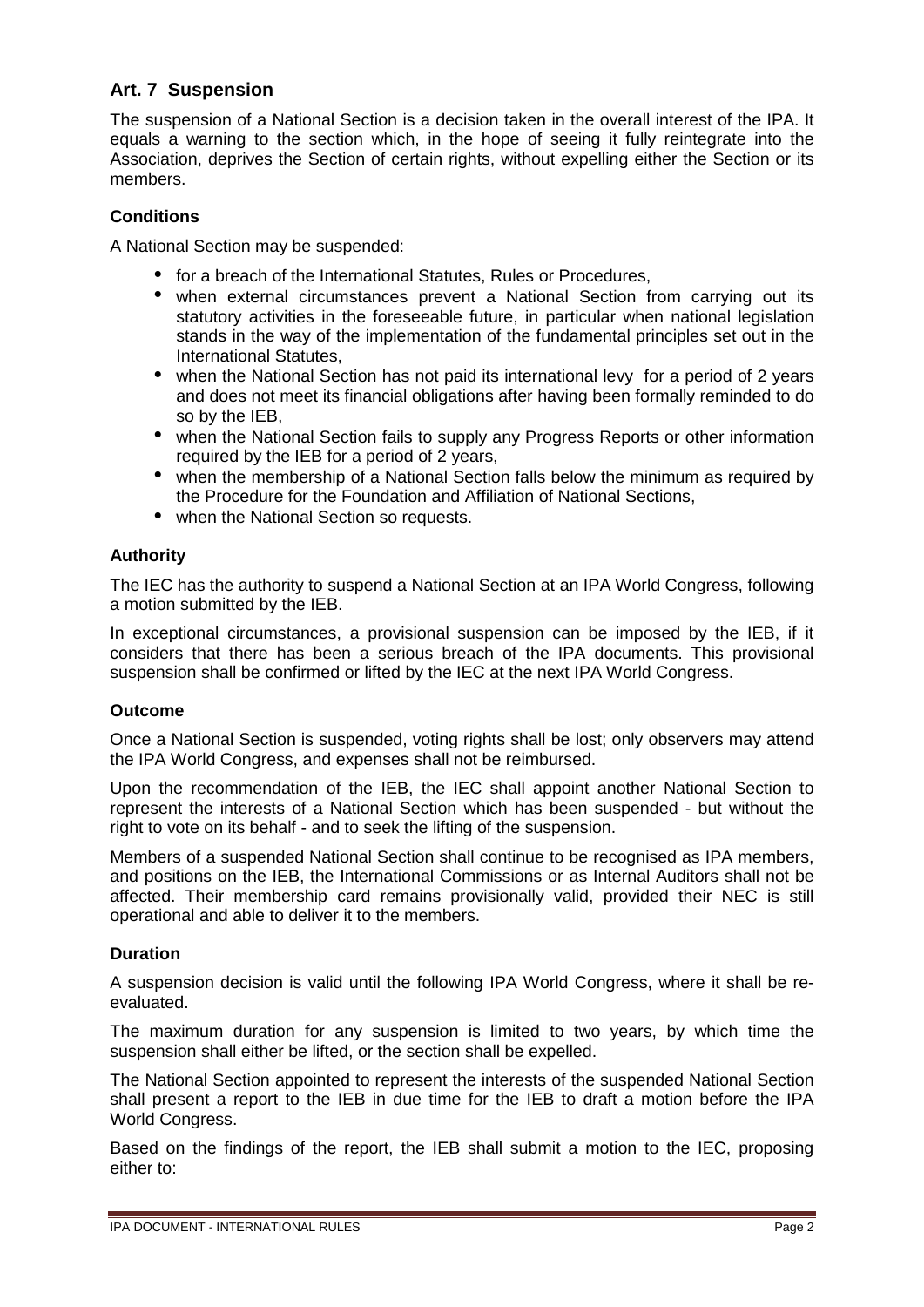- lift the suspension,
- extend the period of suspension for 1 year only,
- expel the National Section.

Before a suspension can be lifted, the IEB shall first settle the question of any outstanding international levy and reports by the suspended National Section.

### **Art. 8 Expulsion**

The expulsion of a National Section is a decision taken in the overall interest of the IPA. The National Section in question shall lose its right to membership in the IPA.

### **Conditions**

A National Section may be expelled:

- if its suspension has not been lifted under the conditions listed above,
- for the same conditions as listed above, but with immediate effect if there is a serious breach of the principles as set out by the IPA or the Universal Declaration of Human Rights as adopted by the United Nations,
- when the National Section so requests.

#### **Authority**

The IEC has the authority to expel a National Section at an IPA World Congress, following a motion submitted by the IEB.

In exceptional circumstances the IEB may propose an expulsion, which shall be submitted as a motion to the IEC at the next IPA World Congress.

#### **Outcome**

Individual members of an expelled Section may be accepted as Foreign Associate Members in any other National Section, provided that they satisfy the conditions of membership and are accepted.

### **Duration**

Expulsion is final.

To re-establish a National Section, members shall follow the Procedure for the Foundation and Affiliation of National Sections.

### **Art. 9 IPA Emblems**

Models of the two protected forms of the emblems shall be kept by the IEB, under the responsibility of the Head of Administration.

National Sections and Regional Groups are authorised to use the emblems of the Association as long as this does not jeopardise the trademark protection.

The IPA emblems must not be utilised for unapproved commercial purposes.

Sections may authorise their Regional Groups and members to use the emblems only under the above-mentioned conditions.

Any change made to the emblem jeopardises trademark protection and is therefore not permitted.

The emblems may be superimposed over other artwork, but other artwork may not be superimposed over the emblems. If in doubt, proposed artwork should be submitted by National Sections to the Head of Administration for evaluation and approval.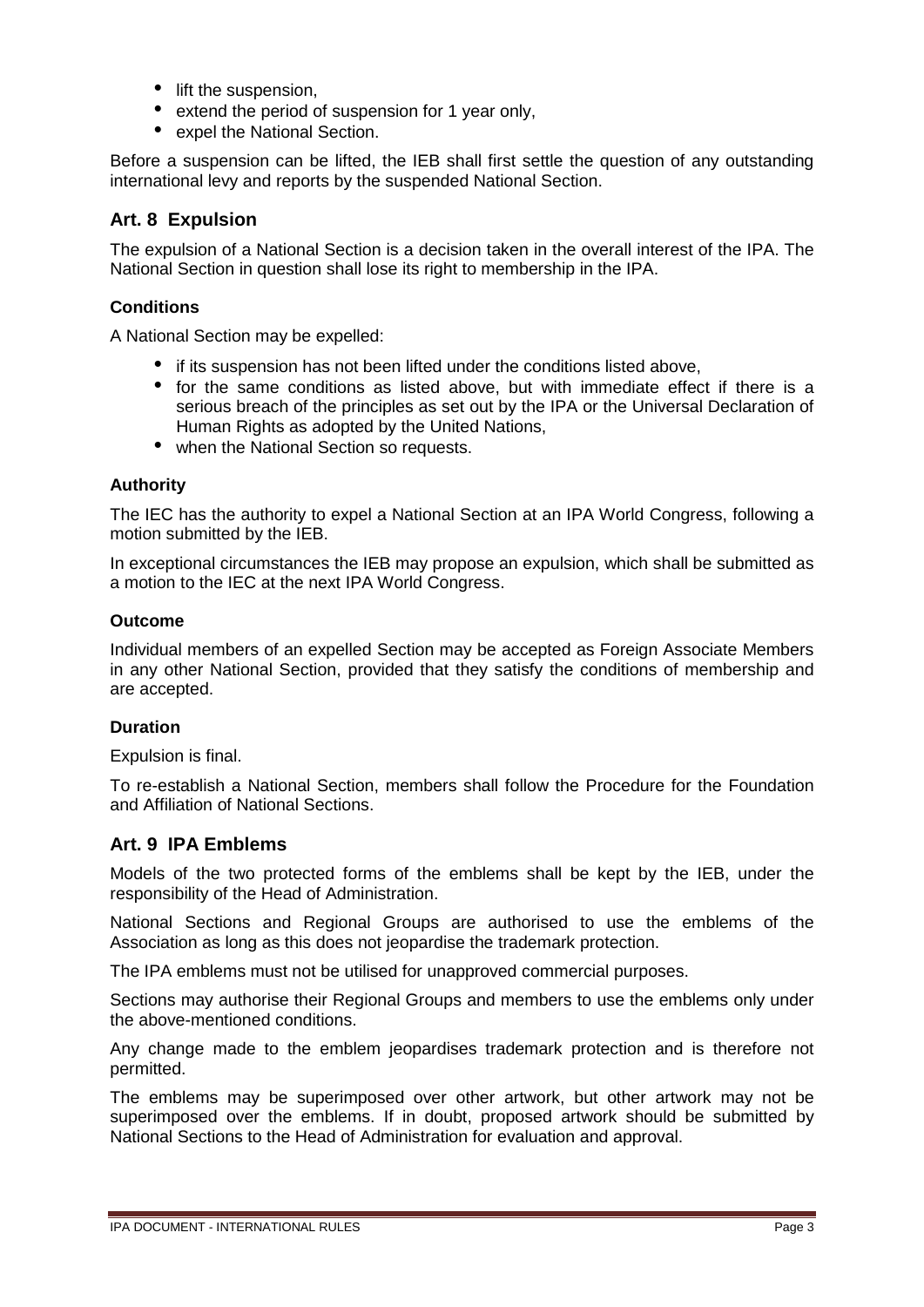# **Art. 10 IPA Membership Card**

National Sections shall be responsible for the printing and issuing of the IPA membership card to all their members.

The membership card, credit-card style, is valid for one year only.

The IEB shall be responsible for providing the template for the membership card, print-ready in two formats, with or without the photograph of the member.

The IPA membership card shall display the member's name, section, membership number and year of joining the IPA, which must be in one of the official working languages. The reverse side of the card may contain other information as required by the National Section.

# **C Official Bodies**

# **International Executive Council (IEC)**

### **Art. 11 Delegates**

Each National Section, provided that it is not suspended, shall be invited by the IEB to send a delegate to attend the annual IPA World Congress at the expense of the Association.

The National President shall be the IEC delegate of the Section at the IPA World Congress, unless another member of the same Section has been appointed as the official delegate.

The official delegate shall be notified to the IEB on the IAC registration form, which shall display the printed name of the National President and Secretary General and shall be sent from the official address of the National Section, at least 90 days prior to the start of an IPA World Congress.

Should unforeseen circumstances prevent the registered delegate from attending, the National Section may appoint a substitute from the same Section. In this case, a signed letter from the National President is required, designating the substitute as the official Delegate before participating in the IPA World Congress.

### **Art. 12 Proxies**

Should a National Section wish to be represented by another Section at an IPA World Congress, written notification to this effect must be delivered to the IEB, at least 90 days prior to the start of the IPA World Congress.

Alternatively, notification may be delivered at any time prior to the start of the IPA World Congress, provided the National Section being represented was already registered to attend.

In either case, the notification is only valid if completed and signed by the President and the Secretary General of the Section. The form must also bear the written consent of the President or the Delegate of the Section appointed to act as proxy.

### **Art. 13 Observers**

Every National Section may send, at its own cost, no more than two observers, to the IPA World Congress.

'Sections in Foundation' may send one observer to the IPA World Congress, at the expense of the Association.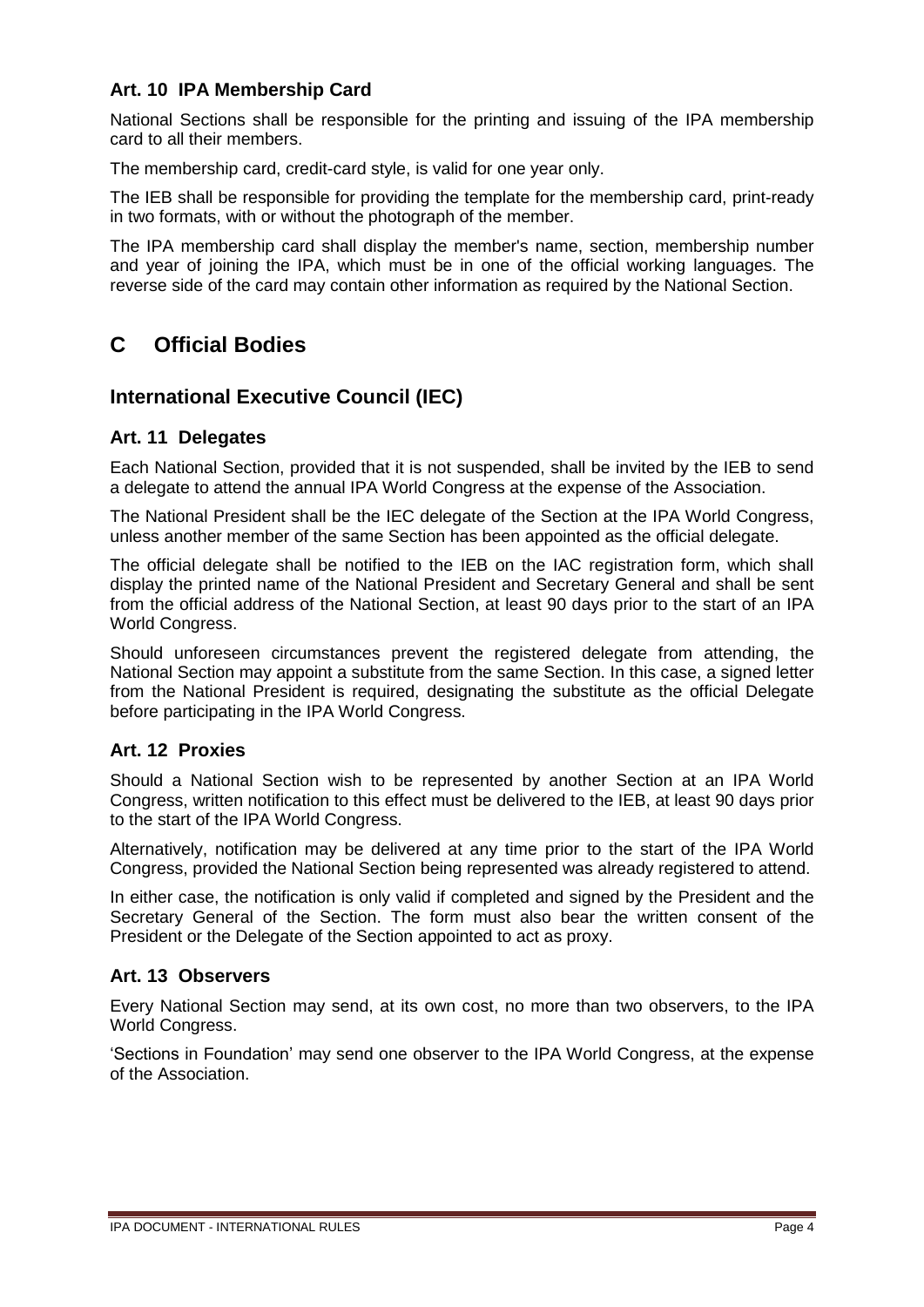# **Art. 14 Voting Rights**

Delegates not registered in accordance with articles 11 and 12 of the International Rules, and Delegates of National Sections that have not paid their International Levy as required in article 22 of the International Rules, shall have no voting rights for the duration of the IPA World Congress.

In addition, travel and hotel expenses in connection with the IPA World Congress shall not be paid.

Observers from Sections in Foundation have no voting rights.

# **Art. 15 Agenda**

The IEB shall be responsible for the contents and timely circulation of the documents for the IPA World Congress to all participants.

The documents may only include motions that have been submitted in writing to the IEB at least 150 days before the start of the IPA World Congress. Motions must be submitted on the official form provided by the IAC, justified and with discussion points explained. Details of any financial or administrative implications must also be given.

The timetable thereafter shall be as follows:

- 80 days : Agenda of the IPA World Congress to be sent out,
- 50 days : Deadline for sending amendments of motions to the IEB,
- 20 days : Amendments to be sent to National Sections.

The documents shall include reports from the

- $\bullet$  IEB,
- Auditors.

Furthermore the documents shall include:

- a draft agenda,
- motions,
- a list of the IEB, internal auditors, delegates, observers and names of proxies,
- a list of candidates for all positions, when an elective congress takes place.

The IEB may include in the Agenda 'urgent motions' in case of an emergency or if an important matter arises, up to the beginning of the Congress. The Delegates shall first vote to accept the 'urgent motion' and then vote on the contents of the motion.

# **International Executive Board (IEB)**

### **Art. 16 Working Methods**

The IEB shall meet at least once a year to review the administration of the Association. Between meetings, business shall be conducted by the IEB members according to their job descriptions and the strategic plan defined for the term by the IEB.

The President shall chair the meetings of the IEB and shall have a casting vote in the event of a tie.

The working methods of the IEB members are defined in the IPA Procedure for IEB and Internal Auditors Job Descriptions.

The minutes of all IEB meetings shall be stored at the IAC. Minutes of the IEB meetings between each IPA World Congress shall be made available at the IPA World Congress that follows these meetings, subject to privacy laws.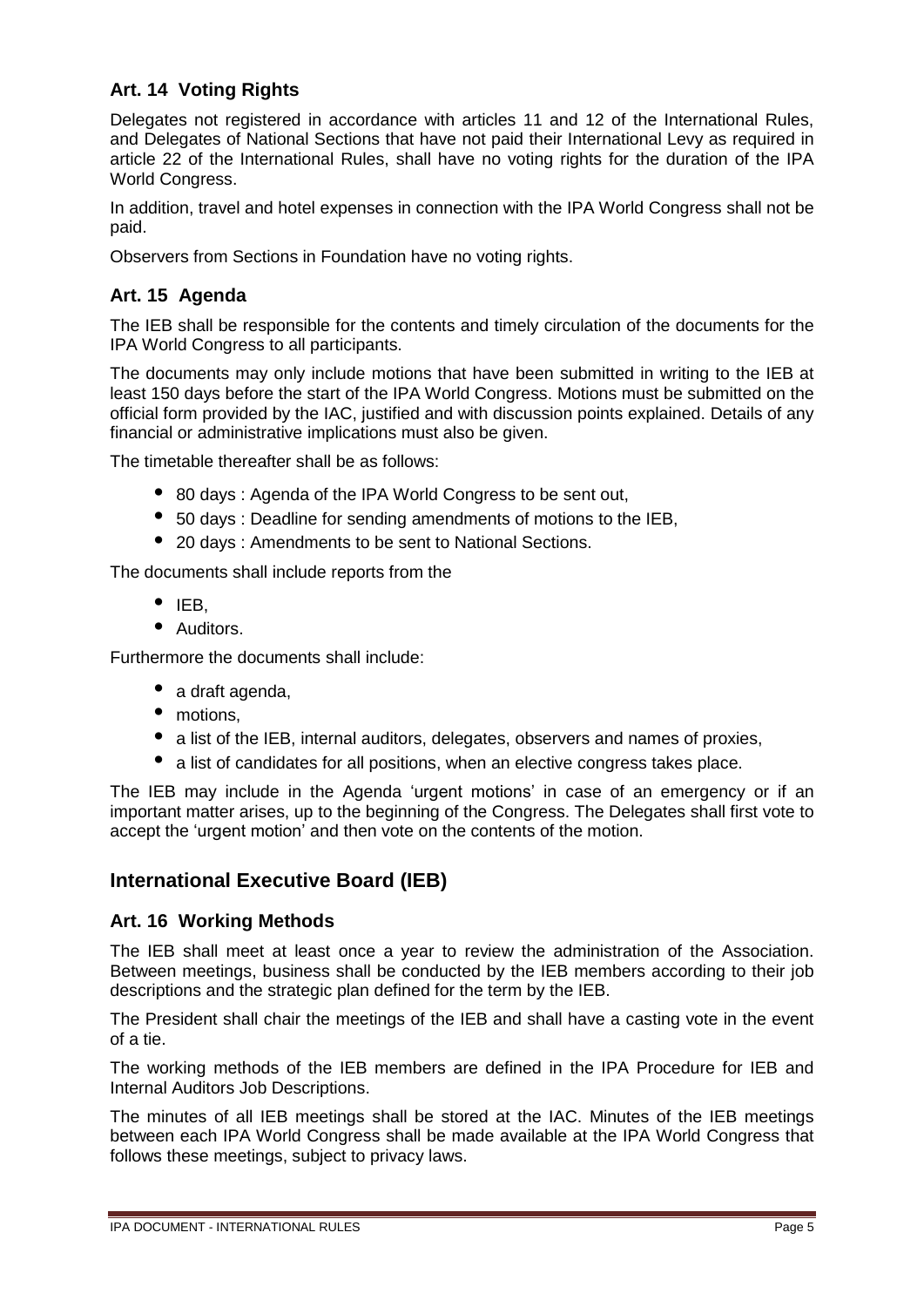# **Art. 17 Elections**

### **Candidates**

Candidates for positions on the IEB and as Internal Auditors shall be notified to the IEB at least 90 days before an elective IPA World Congress.

After the elapsing of the 90 days' limit, no notifications are permitted unless there is no candidate for a position at the time of the elections, in which case nominations for this position may be submitted by the delegates to the IEC.

Candidates may not be nominated or elected without their consent and the support of their own National Section.

### **Election Process**

Voting shall be by electronic system. Where this is not possible, voting shall be by secret ballot.

The election process shall be directed by a Delegate or outgoing member of the IEB, to be chosen by the participants from their midst and accepted by vote as Election Officer. A suitable number of tellers may be appointed by the Election Officer to assist in the election process.

The Election Officer and the tellers must not be nominated as candidates and shall not originate from the same Section as any of the nominated candidates.

The election of the IEB shall be conducted in the following order:

- President.
- Secretary General,
- ERC Chairperson,
- PC Chairperson,
- SCC Chairperson,
- Head of Administration,
- Treasurer Finances,
- Treasurer Social Affairs.
- Vice President (from one of the Commission Chairpersons).

A candidate who obtains more than half of the votes cast shall be considered elected.

If there are several candidates and none of them reaches the required percentage, a run-off shall be organised between the two candidates with the highest number of votes.

Once a new President has been elected, the outgoing President may be appointed by the IEC to the IEB as Advisor for one year only, without voting rights. In this case the proposal must be brought forward by the newly elected President or by a Delegate who will then need to be seconded. A vote will take place.

### **Art. 18 Alternates**

The question of alternates shall be resolved as follows:

- the President shall be replaced by the Vice President,
- the Secretary General by the Head of Administration and vice versa.
- the Treasurer Finances by the Treasurer Social Affairs and vice versa,
- chairpersons of Commissions by another IEB member.

If a position falls vacant, the alternate shall stand in until the next IPA World Congress when an election shall take place.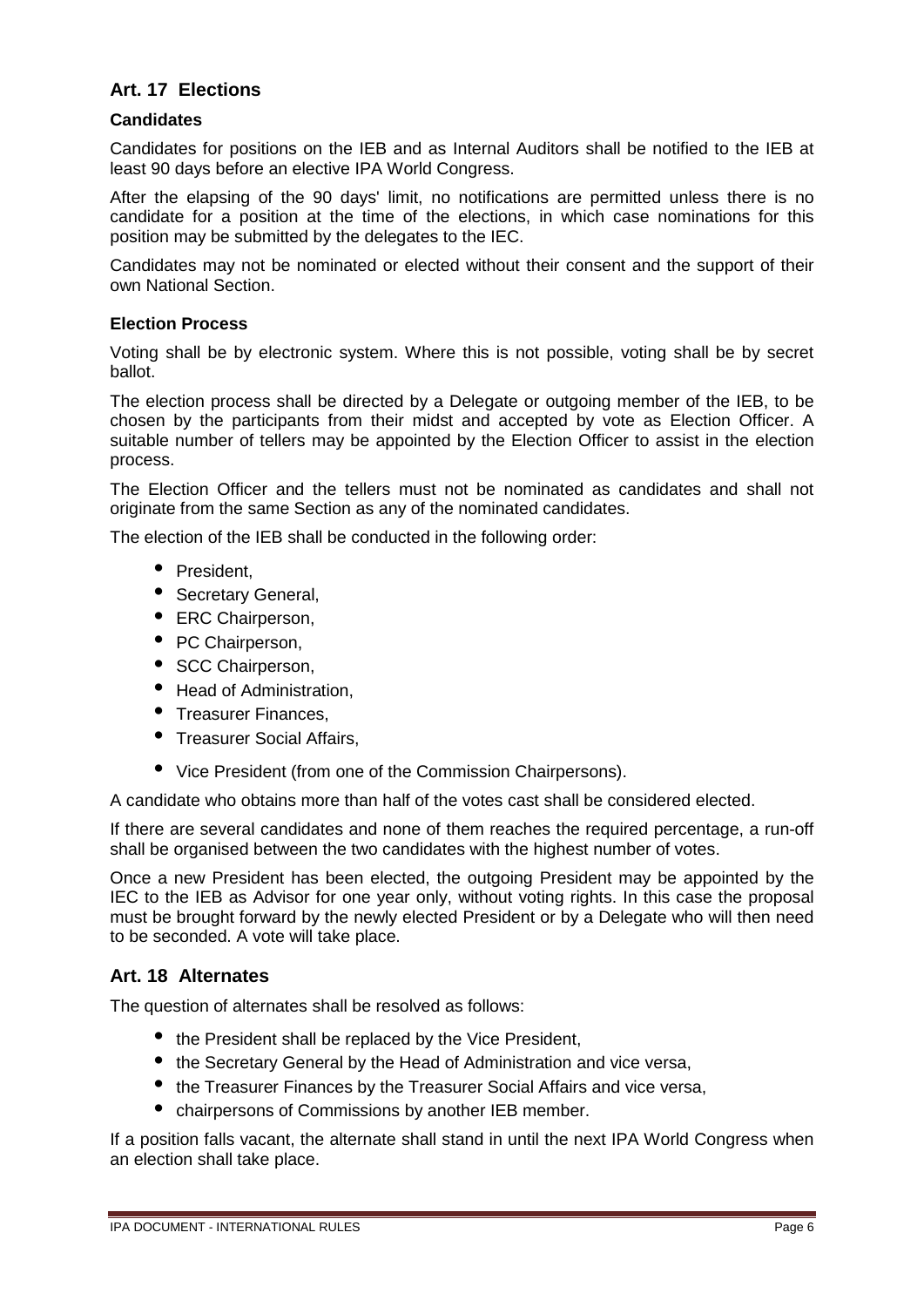# **D International Administration Centre (IAC)**

# **Art. 19 Definition**

The International Administration Centre is the official office of the IPA, maintained by the IEB who employ professional staff.

The IAC shall be under the control of the Head of Administration who is responsible to keep the job descriptions of the staff up to date. It shall facilitate the administrative work of the IEB and of the Association.

On a daily basis, the IAC is placed under the responsibility of the office manager designated by the IEB.

# **Art. 20 Location**

The IAC is based in Nottingham, at the Arthur Troop House.

The IEB shall have responsibility for negotiating the lease, rent and employment contracts.

# **Art. 21 Tasks of the IAC**

The main tasks of the IAC are as follows:

- assisting the IEB,
- supporting the National Sections by dealing with enquiries and visitors,
- preparing and distributing the documentation for the IPA World Congresses and IEB Meetings,
- compiling and circulating the IPA Newsletter.
- collating the information and amendments for the IPA information guide,
- maintaining an up-to-date filing system of all IPA records.

# **E Finances**

# **Art. 22 International Levy**

Each section must deposit, not later than the start of the IPA World Congress, its international levy, as fixed by the IEC.

# **F Other Regulations**

# **Art. 23 Financial Transactions**

For any financial transaction above 10 000 Euros the signature of a Treasurer and an additional IEB member is required.

### **Art. 24 Business Enterprises**

The IEB, National Sections and Regional Groups are permitted to enter into contracts and agreements with any other organisation or business, provided that such organisations or businesses shall not have any control or influence over any part of the IPA.

# **Art. 25 Code of Conduct**

All IPA bodies shall conduct themselves in accordance with the provisions contained within the IPA documents.